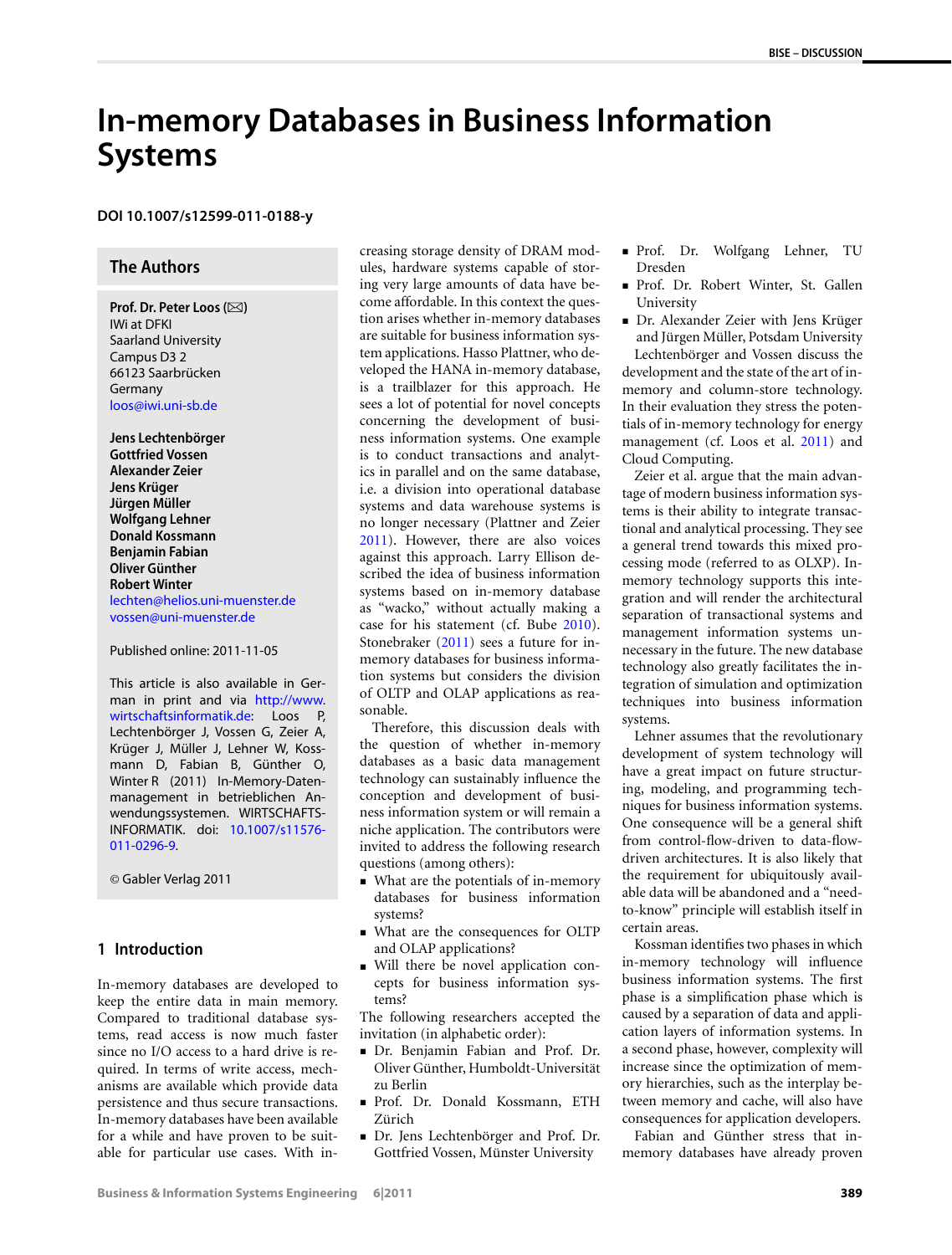their potential in certain practical applications and they see a great potential for these systems in business intelligence software. They also point out that higher costs for hardware and software procurement as well as for re-engineering of organizational structures are to be expected. It will also be necessary to develop special licensing models.

Winter states that the potential integration of OLTP and OLAP databases by means of in-memory technology will have far reaching consequences for the architecture and the processes of the entire business information logistics. If the promises are met, Winter believes that the next generation of research questions for information systems will develop after a phase of data orientation and a phase of process orientation into a phase of analysis and decision orientation.

Despite open questions regarding maturity and feasibility the authors agree on the potential of in-memory technology databases and expect far reaching consequences for business information systems.

If you would like to comment on this topic or another article of the journal Business & Information Systems Engineering, please send your contribution (max. 2 DIN A4 pages) to the editor-in-chief, Prof. Hans Ulrich Buhl, University of Augsburg, [Hans-Ulrich.](mailto:Hans-Ulrich.Buhl@wiwi.uni-augsburg.de) [Buhl@wiwi.uni-augsburg.de.](mailto:Hans-Ulrich.Buhl@wiwi.uni-augsburg.de)

> Prof. Dr. Peter Loos IWi at DFKI Saarland University, Saarbrücken

# <span id="page-1-0"></span>**2 In-Memory Database Technology: Challenges and Opportunities**

# **2.1 Introduction**

Many people consider in-memory database technology as a major breakthrough for the future development of business information systems, among them Plattner and Zeier [\(2011\)](#page-6-4) who, in their new book, claim that "we have now reached a new inflection point ... inmemory computing is changing the way businesses are run." Others, including Ousterhout et al. ([2009\)](#page-6-5), simply see the necessity of moving from disk storage to RAM storage to be able to scale to the needs of present-day Web applications as well as yet unknown upcoming high-performance applications.

In a nutshell, an in-memory database system, previously also termed a mainmemory database system, is a database system that primarily relies on primary (instead of secondary) memory for data storage. Since database systems are traditionally based on disk storage and only keep small portions of the database in a buffer in main memory, the in-memory approach immediately eliminates the I/O bottleneck, i.e., the bottleneck typically existing between a (fast) RAM and a (slow) disk. As a consequence, a considerable performance gain can be expected. However, the obvious price to pay is the need to rethink most techniques a database system comes with, in particular regarding transactional guarantees, data organization and access, and query optimization. Indeed, transaction recovery (needed for an atomicity guarantee) is commonly based on keeping a log on disk; data organization relies on index structures which allow fast access to disk pages; query optimization typically tries to reduce the I/O overhead that would result from executing a user-defined query as is. It should be mentioned that the idea of basing a database system on main instead of disk memory is not new; this issue has been investigated in the mid-1980s already (Eich [1987a](#page-6-6), [1987b](#page-6-7)), but then has been abandoned and forgotten for some time.

While other recent developments, such as column stores, have addressed some of the issues mentioned, in-memory database systems attempt to cover them all at once. The premise is that potential performance gains are enormous, and with multi-core processing capabilities as well as main memory sizes in giga- to terabytes, the vision of "real-time computing" for both OLTP (online transaction processing) and OLAP (online analytical processing) as well as for BI (business intelligence) applications may finally become a reality, even if possible obstacles, such as database systems, are considered.

## **2.2 A Glimpse of Current Systems**

The area of in-memory database systems is currently characterized by a lot of R&D activity, with some systems such as solidDB (IBM), TimesTen (Oracle), and SAP HANA already being commercially available. At the heart of this activity is a redesign of the classical database system architecture which has long been advocated by Bernstein et al. ([1998\)](#page-6-8) and which

is finally materializing now. We can only give a glimpse of this here.

One of the oldest projects in the field is MonetDB (Boncz et al. [2009](#page-6-9)), developed at CWI in Amsterdam, which is essentially a column store based on the idea that row-based storage is inferior to column-based storage in many data warehouse and OLAP applications. Consequently, MonetDB features a storage model that is based on vertical fragmentation; in addition, it comes with a CPU-tuned query execution engine and a modular software architecture. When it comes to transaction processing, inmemory systems typically work with snapshots for recording database states, complemented by measures such as replication or the use of non-volatile RAM. The HyPer system (Kemper and Neumann [2011\)](#page-6-10), a main-memory database system under development at the Technical University of Munich, puts an emphasis on transaction processing. Hy-Per can make transactional guarantees and executes multiple OLAP queries on the same, arbitrarily current and consistent snapshot. It relies on hardwaresupported page shadowing that is controlled by the memory management unit of the underlying processor and it processes transactions sequentially on individual database partitions so that locks are no longer needed.

While in-memory systems will most likely not revolutionize end-user software applications, they are considerably different from traditional systems and require a plethora of novel algorithmic approaches. Therefore, it can be expected that they will indeed have a considerable effect on the evolution of standard business software since their performance will make applications such as real-time analytics or on-demand and ad-hoc business intelligence become reality.

## **2.3 Outlook**

With technology becoming more and more reliable in certain areas and with computer hardware being one of them (another being airplanes, which nowadays can cover long distances on just two engines), it is to be expected that in-memory technology, in contrast to what happened in the 1980s, will now spread widely during the next couple of years. As large amounts of main memory (DRAM) typically account for a significant and load-independent amount of energy usage, we expect in-memory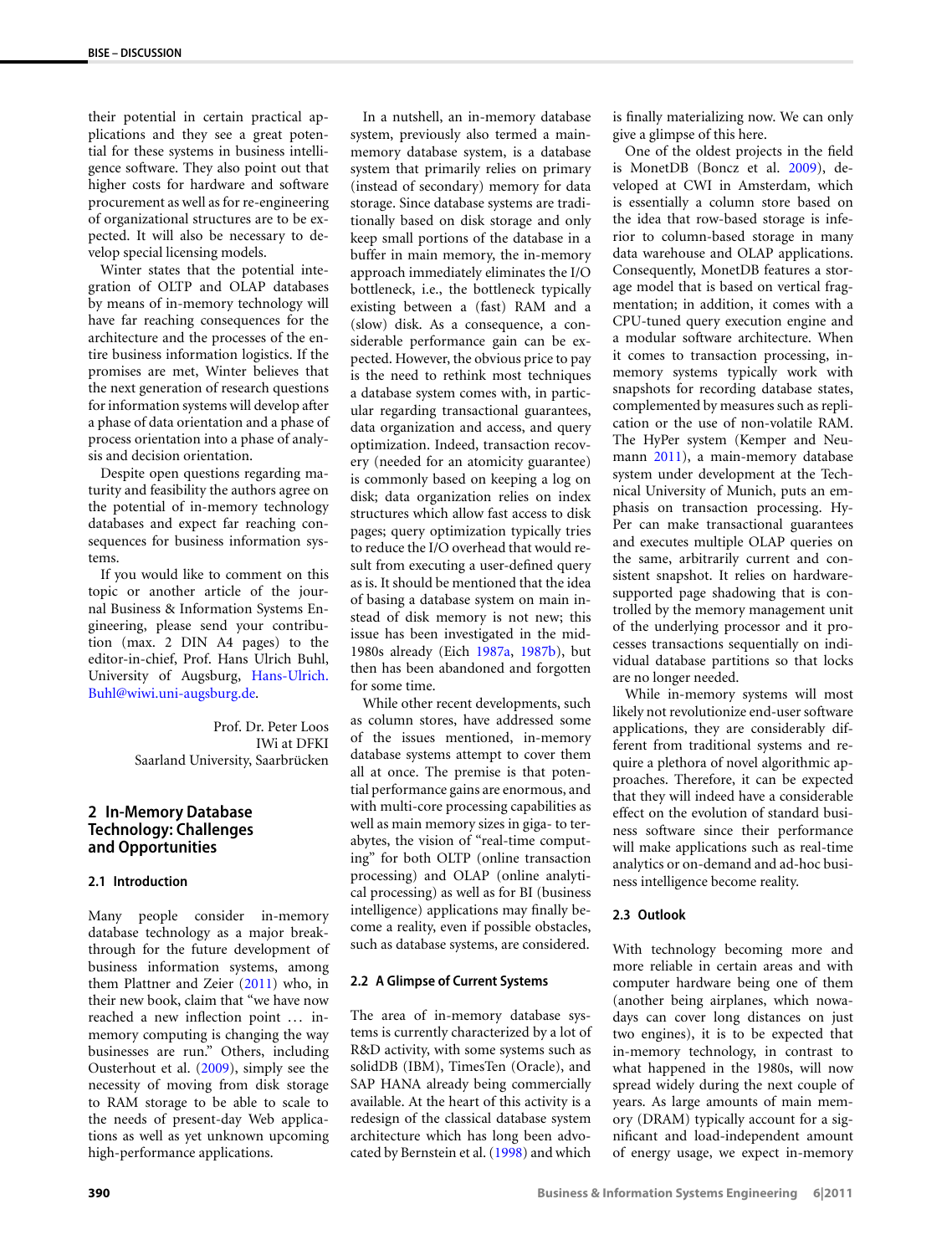database power consumption to benefit particularly from research into DRAM power management (Hur and Lin [2008](#page-6-11)). Roughly, the challenge is to take advantage of low power modes of modern DRAMs, e.g., via throttling and scheduling of memory commands to fewer physical devices.

With controlled power consumption, the proliferation of in-memory databases will concur (and ultimately be combined) with cloud technology. Although in-memory database systems are typically not "cloud-aware," they are not designed with cloud computing in mind, and are in a sense even complementary to the cloud, their combination will make realtime computing in any area not only fast, but also affordable.

> Dr. Jens Lechtenbörger Prof. Dr. Gottfried Vossen University of Münster

# <span id="page-2-1"></span>**3 Potential of In-Memory Technologies**

# **3.1 Introduction**

Considered individually, the technologies used for "in-memory data management" are mainly not new – for example, inmemory databases or column-oriented storages have already been considered in the 1980s. However, the hardware available today enriched with innovative software developments enables whole new areas of application.

Modern operational application systems draw much of their added value from the latency-free integration of data and processes from transactional and analytical areas. Accordingly, in-memory technology offers a data management specialized for enterprise application systems to implement these requirements efficiently.

Enterprise application systems that are based on this type of data management can simultaneously employ the conventional single entity processing as well as set processing with analytical functions of data.

# <span id="page-2-0"></span>**3.2 Impact on the Further Development of Business Management Software**

The interaction of developments in hardand software now enable the flexible access of all enterprise data in a matter of sub-seconds. Thus, not only the dream of controlling departments has come true, but also the enterprise application software can be re-thought afresh. Such a radical break may only occur once a decade. In this context, many applications will be newly designed in a way that they can be operated by mobile devices. The trend towards applications with mixed workloads (OLXP) will intensify further, meaning that operational and transactional applications (OLTP) provide more and more analytical functionality and that analytical applications (OLAP) access transactional systems and their data.

Based on insights we have made over the past five years in the area of inmemory data management, we assume that nearly all components of enterprise management software can be raised to a qualitatively new level. This offers a great potential but also implies the effort to adapt existing software to a new form of data management. Currently emerging applications should be adjusted to inmemory databases. Applications already existing should be prioritized and then gradually rewritten. In addition, there can be a re-examination to integrate existing concepts of enterprise application software. Simulation and optimization methods, which so  $far - if at all - have$ been carried out in special systems, deserve particular consideration.

Now it is potentially possible to integrate data as well as computing intensive applications into enterprise application software close to the database, for example, in the form of stored procedures. This not only creates new opportunities, but in our opinion also new obligations: enterprise application software and standard software in particular are not exactly known for their user-centricity. It is now the time to change this. In private use, only those applications prevail that are desirable; i.e., those that are wanted and appreciated by the user. If an application does not fulfill its expectations, it is immediately deleted (from the mobile device). Why should this not apply to enterprise applications?

# **3.3 Consequences for Operational and Analytical Applications**

Operational information systems, which form the basis of decision making in enterprises, traditionally analyze a large data volume and retrieve the data from especially prepared data warehouse cubes. However, what we have seen in practice is that the decision makers prefer to analyze the company's data in a flexible way in order to enable an informed decision. Since this is often not possible despite the large number of existing data, decisions are made intuitively. This is exactly why we are against a systematic separation of transactional systems and separate management information systems. Rather, planning and controlling systems should work with the same data as do transactional systems. The way towards this aim is already outlined (Plattner and Zeier [2011,](#page-6-12) pp. 205 ff.).

# **3.4 What Will Practice Look Like in 5 Years Time?**

The change caused by in-memory data management is comparable with the switch from Sony's walkman to Apple's iPod. This of course does not happen overnight. Obviously, applications have to be rewritten. What is more important, however, is that users as well as providers move away from the prevailing image of the operational enterprise software, how this software is designed and what is currently not possible. Thinking outside the box is required! This may also be a starting point for Business and Information Systems Engineering which would be able to unify economic requirements and the new technological possibilities.

It will be exciting to see how different software development enterprises will respond to this new technical opportunity. Agile user-centric processes should cause enterprise application software to have a new face in the next five years: mobile, lightweight, flexible, and user-centric.

> Dr. Alexander Zeier Jens Krüger Jürgen Müller Hasso-Plattner-Institut für Softwaresystemtechnik, Potsdam

# **4 "In-Memory Data Management" – Evolution or Revolution?**

Over the past few years, a barely noticeable change has occurred in the field

<sup>1</sup>Derived from Jim Gray's statement that "Tape is Dead, Disk is Tape, Flash is Disk, RAM Locality is King," 2006. [\(http://research.microsoft.com/](http://research.microsoft.com/en-us/um/people/gray/talks/Flash_is_Good.ppt) [en-us/um/people/gray/talks/Flash\\_is\\_Good.ppt\)](http://research.microsoft.com/en-us/um/people/gray/talks/Flash_is_Good.ppt).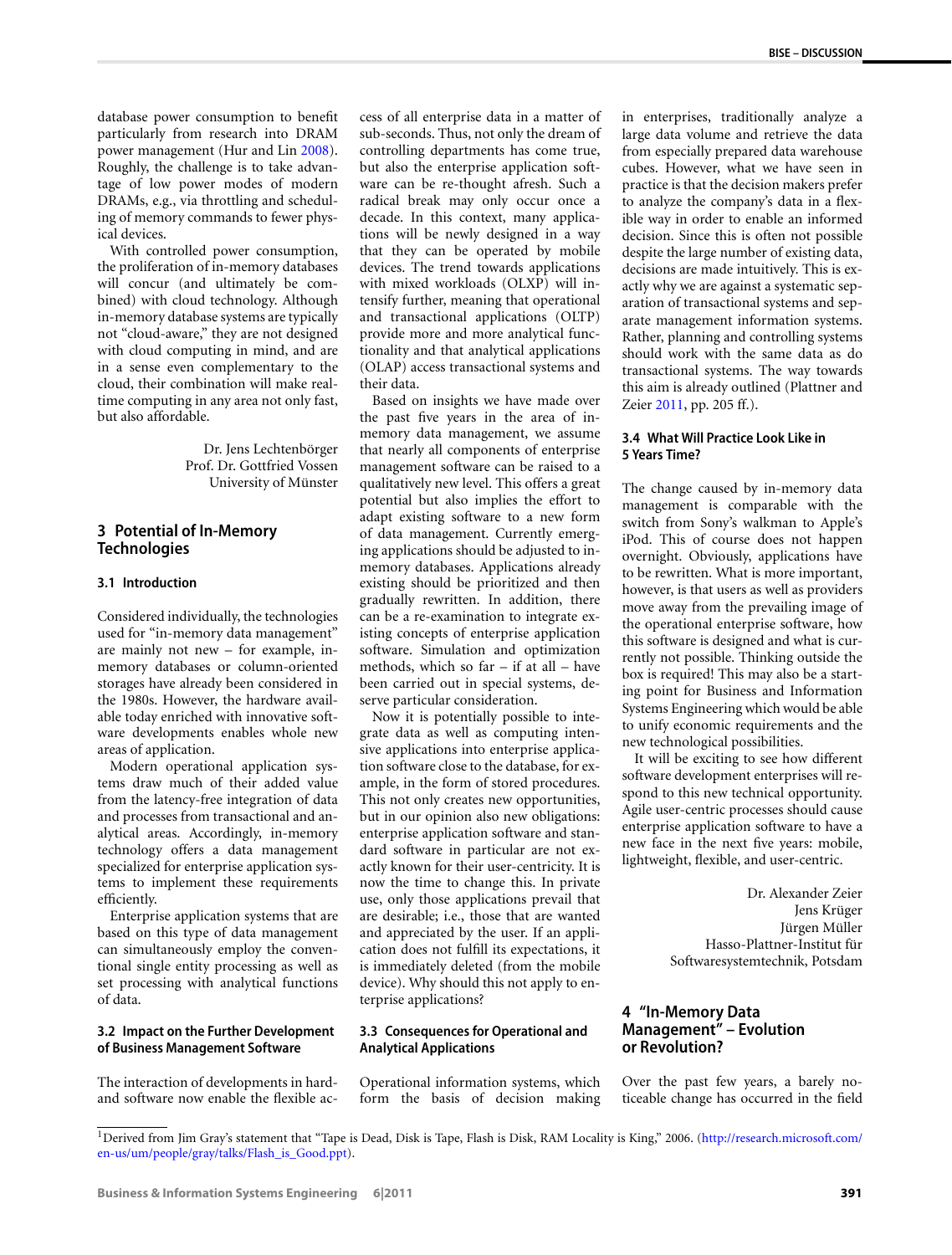of computer architecture. Driven by the idea that "disk is tape, RAM is king,["1](#page-2-0) storage hierarchies have shifted so that large main-memory systems can be used economically, while at the same time, a significant number of computing units (trend towards mega cores!) have become ubiquitous in modern systems. The question on the effects thereof (revolution or evolution?) must be considered based on differentiated aspects. One fact can be noted for sure already: this development requires a completely novel approach on the system level. For example, data structures and base algorithms must be adjusted so that those highly available parallel systems can be used to the full extent – and despite using in-memory technology, it must be possible to guarantee persistence. Thus, are we talking about evolution or revolution here? On the system technology level, it's clearly the latter!

On the level of business applications, we find a different picture. Here, the transition to in-memory-based technologies will result in a feeling of vertigo if IT-based processes suddenly do not take minutes or even hours to complete but can be executed much faster. A sense of real-time will emerge if decision templates based on large amounts of data can be provisioned to mobile devices within seconds. But, as the proverb goes: appetite comes with eating! Business applications will exploit those novel capabilities and evolve into new application categories. As early as in 1997, the ACM Symposium on "The Next 50 Years of Computing" noted that software behaves in a gaseous way. The saying "software is a gas" was born as a part of "Nathan's four laws of software." Nowadays, it is also generally acceptable to say that "data is a gas." As soon as more data can be stored and processed, this current void will be filled as well. As of now, those software and data gases have not yet spread out from the perspective of operational applications, but this will change soon!

For instance, the application field of simulations will be used to a much larger extent by being able to forecast detailed market and customer behavior within the context of extensive simulations. If users requesting such data- and computationintensive application scenarios approach these systems with the same expectations they have for traditional scenarios, the field will be doomed. So, how can we confront this trend? Two measures shall be explained as representative examples:

- $(a)$  ... from control flow to data flow: The structure of a variety of business applications is based on control flows, i.e., the modeler or programmer predefines the required processing steps and their order. The necessary data is forwarded to subsequent steps as "ballast." In order to efficiently exploit in-memory data management technologies, however, we must transform the modeling and implementation of business processes and associated applications into a design concept that is based on data flows. Data is treated as a "first-class citizen" and determines the processing semantics. Prototypical implementations based on SAP's in-memory technology have shown that the data-flow-centric application modeling and programming yields runtime improvements of several orders of magnitude when employed on an identical platform.
- $(b)$  ... from the principle of ubiquity to the principle of "need to know": Current interaction patterns with IT systems are characterized by the fact that all information is available at any time, in the most up-to-date form, and with utmost consistency. With regard to the possibility of realtime data processing, this principle of ubiquity may be replaced by the "need-to-know" principle for certain operational application fields. Very often, the real-time data analysis will even overshoot. It may suffice to receive the results at the "right" time, not at "any" time. Thus, if the need-to-know principle is consistently pursued from within the application, this may represent a key method for how to reach equilibrium between cost and benefit in the economical sense when operating inmemory infrastructures.

Revolution or evolution? Most certainly, we cannot answer this question with an "exclusive or." In order to exploit the full power of in-memory technology, business applications will also have to turn towards alternative structuring, modeling, and programming methods. In particular, however, we must combine the application knowledge with the system architecture. The only veritable way to leverage the potential of in-memory platforms is found in strong interdisciplinary collaborations, and only with the respective application knowledge can the

<span id="page-3-0"></span>technology be exploited for further developments.

> Prof. Dr.-Ing. Wolfgang Lehner Director of the Institute of System Architecture at the Faculty of Computer Science Technische Universität Dresden

# **5 Simplicity is the Name of the Game**

## **5.1 Introduction**

Computers are constantly becoming faster and cheaper. Main-memory sizes are growing and processing power is increasing at amazing rates. In the year 2011, a machine with 40 cores and 1 TB of main memory is well-affordable even for a medium-sized business.

Things are getting faster, cheaper, and smaller, but why bother? These trends make working with IT more convenient and more affordable. Furthermore, they enable the development of more sophisticated applications that result in a higher degree of automation (for enterprises) or more fun (for home entertainment). But why should they change the way we build information systems?

This position paper argues that we have reached a cross-over point and that the availability of excessive main memory will indeed change the way that modern information systems will be built in future. The paper speculates that there will be two phases: In the first phase, there will be a revolution resulting in completely new designs for modern information systems. In the second phase, this new generation will evolve in similar ways as today's information systems have been evolving.

## **5.2 Phase I: Simplification**

In a nutshell, a modern information system has two layers: (a) a database system (e.g., MySQL or Oracle) that takes care of all data management and (b) the application logic (e.g., a CRM or ERP system). The first hypothesis is that in the short term, there will be a rewrite of both layers with dramatically simplified designs and architectures. This hypothesis is based on the observation that a great deal of the complexity of modern information systems (at both layers) is caused by techniques to improve performance. Many of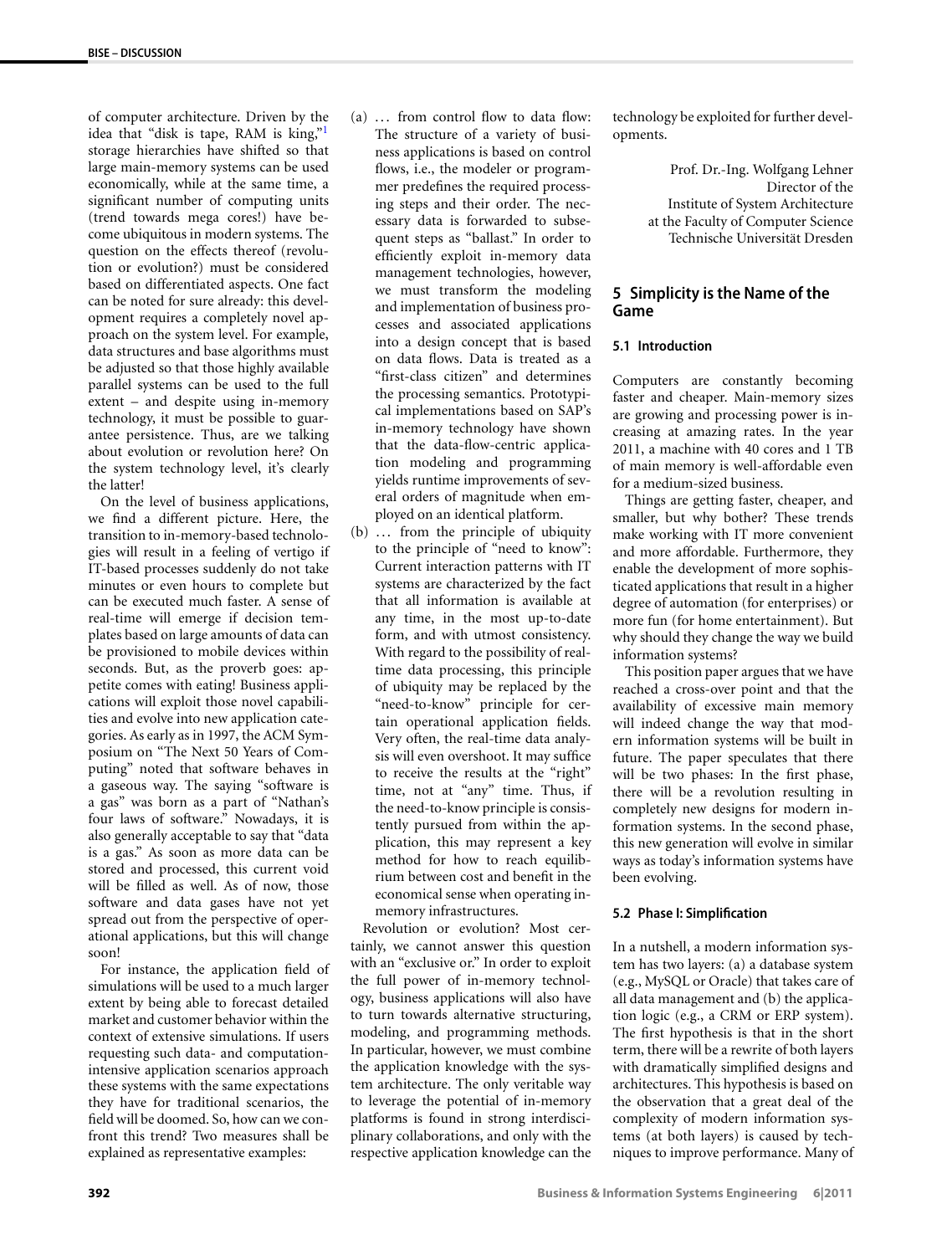the techniques embedded in state-of-theart information systems are obsolete if all the data can be kept in main memory. The following lists some examples how information systems could be simplified:

- Decision Support: Many data warehouses will disappear because complex decision support queries can be served directly from the transactional (in-memory) database. This observation has been made by Hasso Plattner ([2009\)](#page-6-13) in a recent keynote.
- Tuning: Complex physical database designs with indexes and materialized views become obsolete because it becomes affordable to simply scan the data all the time. This observation has been exploited in systems such as Blink (Vijayshankar et al. [2008](#page-6-14)) and (Unterbrunner et al. [2009\)](#page-6-15). These systems dramatically reduce the complexity of database administration.
- - Storage Hierarchy: Complex techniques to buffer disk-resident data and synchronize concurrent transactions become obsolete. This observation has been exploited in systems such as VoltDB (Stonebraker et al. [2007\)](#page-6-16) and HyPer (Kemper and Neumann [2011](#page-6-17)).

These simplifications are not applicable to all information systems. There are certain kinds of data (e.g., Web logs, social networks) that grow at a faster rate than the size of main memory. For such information systems, simplification will be triggered by other hardware and system software trends (e.g., Hadoop on large clusters). Studying such systems is beyond the scope of this position paper, but the general goal of simplification is indeed relevant for all information systems.

## **5.3 Phase II: Main Memory is the New Disk**

History has taught us that performance will continue to be important. It has been critical for all generations of IT systems, no matter how powerful the computers have been. Once the party of Phase I is over and the low hanging fruit has been harvested, organizations will start optimizing the new breed of simplified information systems in order to reduce cost; e.g., purchase less hardware and reduce energy consumption. Furthermore, applications never stop becoming more demanding and every technology shift has also enabled a completely new breed of applications and business models that require new optimization techniques.

Optimizations will be applied first to the database systems, the lowest layer of an information system. Optimizations at this layer have the biggest impact because they can be applied to many applications. Furthermore, the database system vendors have an army of engineers that have been trained to implement such optimizations; these engineers will do just that, after they got the first versions of the new generation of database systems running. These engineers will soon realize that there is a (new) deep storage hierarchy with several layers of processor caches within a computer: Main memory is the lowest layer of that hierarchy, just as disks are the lowest layer in most database systems today. Furthermore, these engineers will learn that a modern machine is a distributed system with many computing nodes and a complex network. So, they will learn to apply distributed database optimization techniques.

For database administrators and application developers, life will also become more complicated, albeit later. At some point, the database systems will have a new set of knobs that allow database administrators to tailor the new breed of main-memory database systems to the specific workloads of an application. As improved performance and reduced cost will continue to be crucial in order to stay competitive, organizations will have sufficient incentives to engage into this arms race; the same kind of arms race we are experiencing today, just with a different generation of arms.

So, after a phase of dramatic simplification, there will be a phase of increasing complexity. The hope is that complexity will increase at a slow rate and that the next cross-over point that triggers dramatic simplification will be reached before we are back to the complexity of today's information systems.

> Prof. Dr. Donald Kossmann ETH Zürich

# **6 In-Memory Data Management for Business Intelligence**

In-memory databases have proven their high practical value for fast transactional processing in real-time applications, such as stock exchange, network routing, and telecommunications services. However, it is still a subject of discussion if the same applies for more analytical enterprise applications services such as business intelligence (BI).

In our opinion, there are good arguments for adopting in-memory approaches in enterprise BI applications. First, online analytical processing (OLAP), a cornerstone of BI and other enterprise applications, is much faster with in-memory storage for user-driven, flexible "ad hoc" queries compared to classical disk-based stores. This saves costs and means lower latency for complex queries. These speed and usability improvements could lead to a new level of quality of in-depth business intelligence, going way beyond simple reporting. It will facilitate data mining and visualization in applications, such as efficiency assessment and reengineering of business processes, but also for enhancing product and service lifecycle management.

Furthermore, the hardware necessary for in-memory data management has become more easily affordable: the price of RAM is, with only few fluctuations, decreasing over time, as are the costs for blade servers that offer scalable parallel processing. There are recent results in database theory on improving the storage and processing efficiency of columnoriented data stores. Such stores could also work in memory without construction of aggregates and explicit indexing, avoiding the corresponding overhead and costs. Finally, column stores are especially well suited for the parallel processing of multidimensional OLAP queries, which often involve aggregations along selected attributes.

On the other hand, before investing into in-memory BI, certain drawbacks need to be considered and mitigated. First and foremost, most existing applications will have to be at least partly rewritten – current ERP and BI solutions will not be able to work in an in-memory environment without major revisions. Companies will have to reengineer their current BI processes and adapt their legacy software, including self-developed database scripts, to the new environment. These revisions cost time and money. Second, there is the base cost of investing into new hardware such as blade servers and enough RAM. However, depending on the lifecycle of existing infrastructure, we do not expect such one-time costs for hardware investments to be critical. Third, software license and support costs for in-memory databases could constitute a major long-term cost factor and possible adoption barrier. Based on current practices, such costs depend on total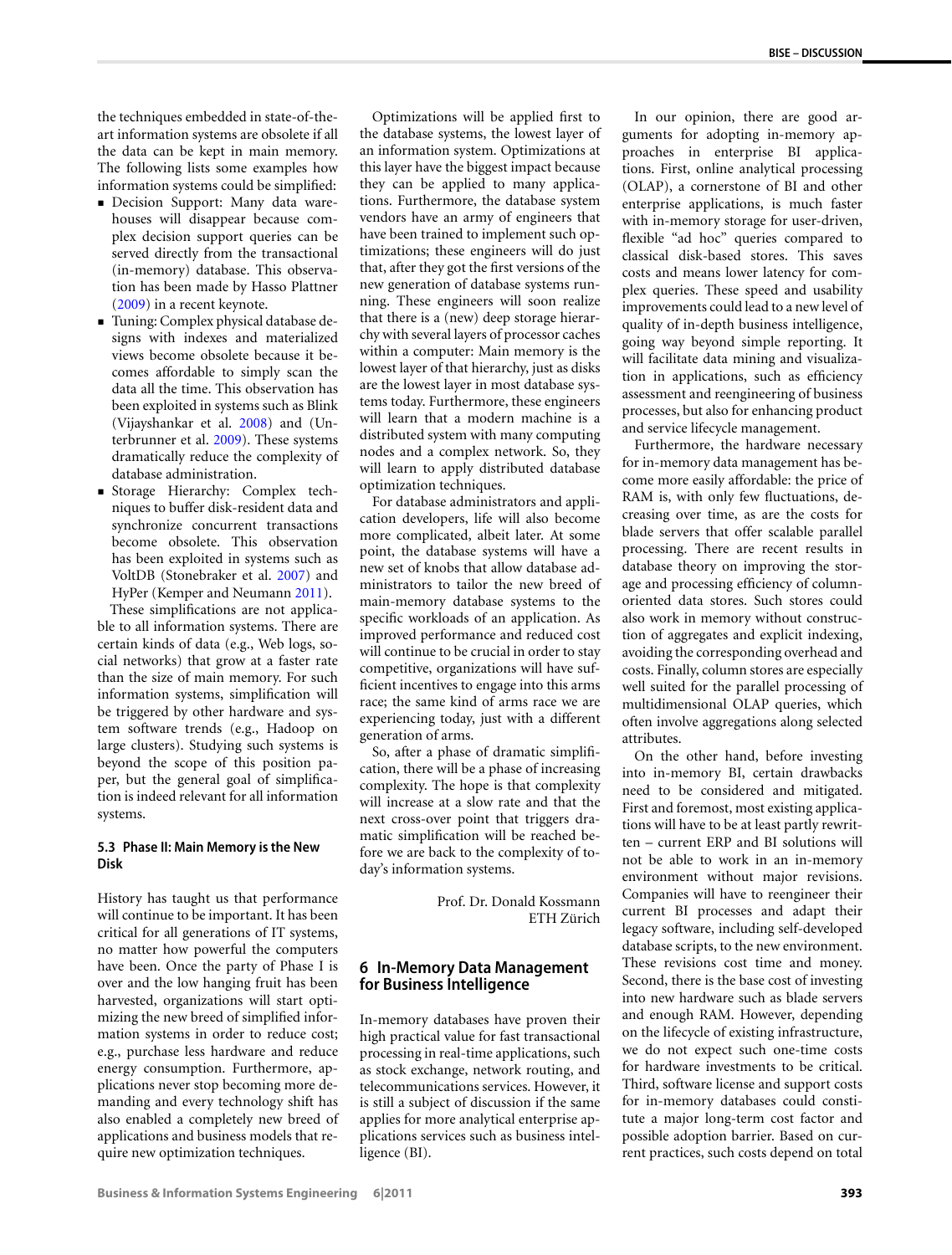memory size, processor count, and number of users. Since the former two dimensions are highly correlated in larger blade systems, database vendors should avoid billing their potential customers twice. License and support costs could also become pivotal if companies consider hybrid strategies by combining existing classical databases and data warehouses with new in-memory stores for OLAP.

Moreover, for consistency and durability and in order to cope with the volatile nature of RAM, backup and emergency recovery strategies (such as transaction logging on hard disk) need to be implemented and supported by acquiring additional, permanent storage hardware. Such backup systems (including second-level backups) and recovery processes are even more crucial than with classical database systems and need to be tested on a regular basis, resulting in personnel costs and possible system downtime.

In spite of these caveats, in our opinion the in-memory approach constitutes a highly promising road for future business intelligence applications, and we expect it to thrive and become commonplace within the next few years.

> Dr. Benjamin Fabian Prof. Oliver Günther, Ph.D. Humboldt-Universität zu Berlin

# <span id="page-5-0"></span>**7 In-memory Appliances – a Substantial Progress in Information Logistics?**

Information logistics supplies actors (humans and systems/machines) with the right information at the right time and in the right quality. While business analytics focuses on specific (decision) tasks, information logistics has a more holistic perspective. Thereby, it covers planning and management of data sourcing, transformation of data into information, and the provisioning of information – be it within a business unit, an enterprise or a business network (Winter et al. [2008\)](#page-6-18).

During the past 20 years, multilayered IT architectures have been established for the technical implementation of information logistics. These architectures were intentionally built on top of existing transactional processing systems. Key layers are data extraction and transformation, integrated storage of all relevant data ("single version of truth" in the sense of data warehouses), domainspecific processing and dissemination of data (in the sense of data marts) as well as various data analysis tools. From an organizational point of view, a mix of more centralized operating and consulting services (BI Competence Center) and more decentralized, usage-related support services has often been established (Winter and Klesse [2009](#page-6-19)).

The technical and organizational development of information logistics may be pictured in maturity models which ascribe an advanced state of development to many organizations (Lahrmann et al. [2011a](#page-6-20), [2011b\)](#page-6-21). Nevertheless, there are by no means all key requirements met and all major problems solved:

- 1. Today, data extraction, transformation, preparation, integration, provisioning, and analysis cannot be performed in real time in larger organizations, even when using powerful organizational concepts and IT tools. Underlying inhibitors are rising data volumes, increasing needs for data integration, and ever more diverse data analysis possibilities. For efficiency reasons, analyses have to be optimized carefully and updates are often merged together into batches. Iterative, interactive analytics of live data, as required by many decision makers, are therefore only inadequately supported (Finucane et al. [2010\)](#page-6-22).
- 2. The many integration and processing steps often caused by specialized tools and infrastructures lead to high complexity and high operating and development costs (Eckerson [2009](#page-6-23)). In order to achieve substantial complexity encapsulation and cost reductions, the extraction, transformation, preparation, integration, provisioning, and analysis functions have to be brought together in integrated IT systems. However, with existing technologies this seems to be possible only to a very limited extent, as numerous processing steps are indispensable simple because of performance reasons (e.g., pre-computed aggregates in data marts).
- 3. Due to the need for optimizations in today's IT landscapes, only certain specific analysis functions and paths can be specified and supported efficiently (Finucane et al. [2010\)](#page-6-22). However, in increasingly dynamic decision situations, decision makers ask more and more for solutions that enable them to analyze any desired business object from any perspective, e.g.,

on the basis of individual and spontaneous merge of data. Today, these needs cannot be addressed.

A component that could better meet the speed, integration, and flexibility requirements as outlined above would be a substantial progress in information logistics. This is exactly what in-memory appliances promise (Plattner [2009\)](#page-6-13):

- 1. Data updates are basically propagated incrementally and in real time. The asynchronous actualization of persistent aggregates (precomputed interim results) can be omitted. Thus, iterative, interactive analyses can be supported much better: The right data is available at the right quality much faster.
- 2. Transactional and decision-related data is managed in an integrative manner. The need for data redundancy is eliminated and possible inconsistencies are thereby avoided. Processing stages can be reduced and the architectural complexity can be cut down, if the corresponding technology is scalable.
- 3. Analysis paths are not static so that data can be integrated in any form. Thus, an individual and spontaneous fusion of data would be possible.

In-memory appliances could lead to a very significant advance in information logistics even if only some of these promises were fulfilled. Such architecture components would combine the consistency and efficiency advantages of stateof-the-art extraction, integration, processing, and storage technology (ETL, data warehouse, data mart) with the flexibility and speed advantages of modern analysis technology (e.g., Hadoop). If they were sufficiently scalable for large organizations and could simultaneously be used by hundreds or thousands of decision makers, an immense commercial success would be foreseeable.

The early stage of commercial and pilot projects, however, does not allow a serious evaluation of the potential of inmemory-appliances. Apparently, it became possible not only to address scaling problems of existing in-memory solutions, but also to develop a vision to get over the separation between the management of transactional and decisionrelated data – even though the pilot projects do not go very far in this respect.

However, the outlined vision should be questioned critically. Information logistics infrastructures fulfill two central functions today: First, they integrate data from different systems. This is currently